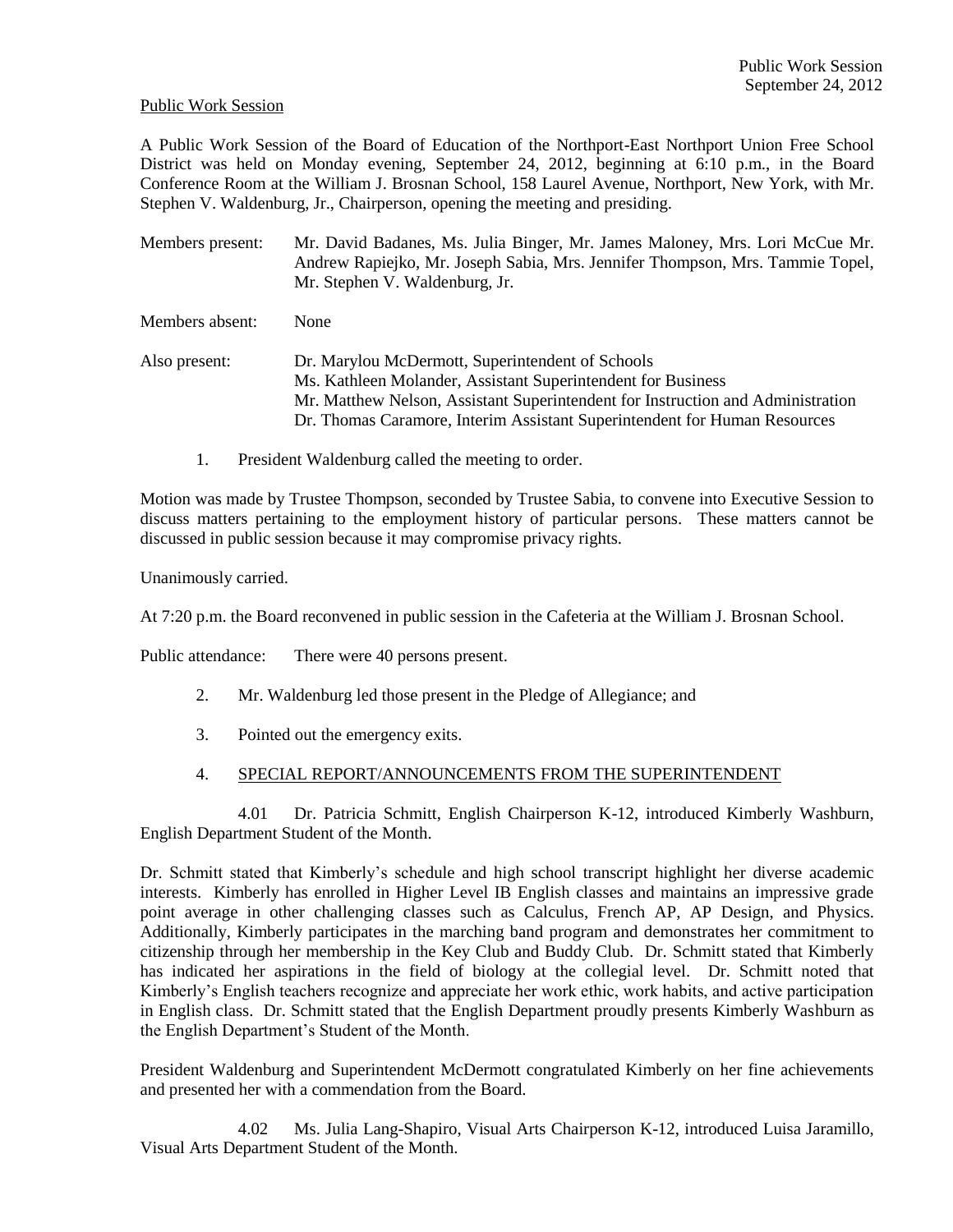Ms. Lang-Shapiro stated that Luisa is an Advanced Placement Artist and International Baccalaureate Artist who has challenged and excelled in the most rigorous courses in the department. Luisa received a 5 for her AP Drawing portfolio, as well as a Scholastic Gold Key for Painting and a Bronze Key for Drawing. She has been a member of the Art Honor Society for three years, rising to a top office position and has been chosen as Co-President of the Northport Chapter of the National Art Honor Society. Ms. Lang-Shapiro noted that Luisa's artwork has been exhibited at the Northport Village Hall Art Show, Tilles Center for the Performing Arts, and at the AP Art Exhibition at the Art League of Long Island. Ms. Lang-Shapiro stated that Luisa's exemplary work ethic, exquisite craftsmanship, enormous passion for art and her love for the Art Department made her the obvious choice for the 2012-2013 Art Department Student of the Month.

President Waldenburg and Superintendent McDermott congratulated Luisa on her fine achievements and presented her with a commendation from the Board.

4.03 Ms. Robin Rann, Mathematics Chairperson K-12, introduced Justin Riggs, Mathematics Department Student of the Month

Ms. Rann stated that Justin is an IB Diploma candidate who not only challenges the most rigorous coursework available but also excels in his performance. Justin has a deep insight and superior problemsolving skills along with a yearning to know more and a commitment to pursue this desire. Ms. Rann stated that Justin wrote his first Math Fair paper in the eighth grade on the topic of Euclidean Geometry which garnered him a Bronze medal in the final round. Since then he has been awarded a Silver medal every year for his research on topics such as imaginary numbers and hyper-operations. Justin is currently investigating the topic of infinite titration and plans to write his IB extended essay on this subject. Justin's recognitions also include participation in the prestigious Institute of Creative Problem Solving and on winning teams at the Suffolk County Math Tournament. Ms. Rann noted that Justin has been one of Northport's top Mathletes and he also enjoys competing in Science Olympiads. Justin is also involved in his church's choir, the high school jazz band, and multiple fundraisers for the hungry and homeless. Beyond high school, Justin wishes to study mathematics and visualizes himself teaching at the university level. Ms. Rann stated that Justin in a source of pride for the school and the community.

President Waldenburg and Superintendent McDermott congratulated Justin on his fine accomplishments and presented him with a commendation from the Board.

Dr. McDermott made a statement about misleading information regarding the District's reserve funds that was in an editorial in a local paper. Dr. McDermott stated that the District works very hard to manage funds and how those funds are spent and that it is important that accurate information is available for the public. Dr. McDermott noted that it was stated in the editorial that 8.9 million dollars was allocated for the ERS reserve in the year ending June 30, 2010. Dr. McDermott stated that was not accurate. The ERS reserve was established in June of 2010 and the first allocation was 4.4 million dollars. In May of 2011, 1.7 million dollars was appropriated for ERS thereby lowering the tax levy for the 2011-2012 budget, leaving a balance of 2.7 million. In June of 2011, 3.6 million was allocated to the ERS reserve bringing the balance to 6.3 million dollars. In May of 2012, 1.8 million dollars was appropriated for ERS thereby lowering the tax levy for the 2012-2013 budget, leaving a balance of 4.5 million. Dr. McDermott stated that the ERS reserve is currently at approximately the same level as when it was established and the District's expected obligation for the 2013-2014 school budget is at least 3.1 million dollars. Dr. McDermott also noted that the editorial stated that the District should remove funds from the ERS Reserve and re-allocate those monies to the new Capital Reserve. Dr. McDermott stated that based on information from the Comptroller's Office, forecasting significant increases in employer contributions through 2016, it would not be prudent to re-allocate these funds at this time. In addition, the only way to re-allocate money from the ERS Reserve would be to dissolve the reserve by Board resolution after a public hearing.

Mr. Matt Nelson, Assistant Superintendent for Instruction and Administration, reviewed the 2012-2013 District-wide Goals and Objectives. The first initiative is to align curricular, instructional and assessment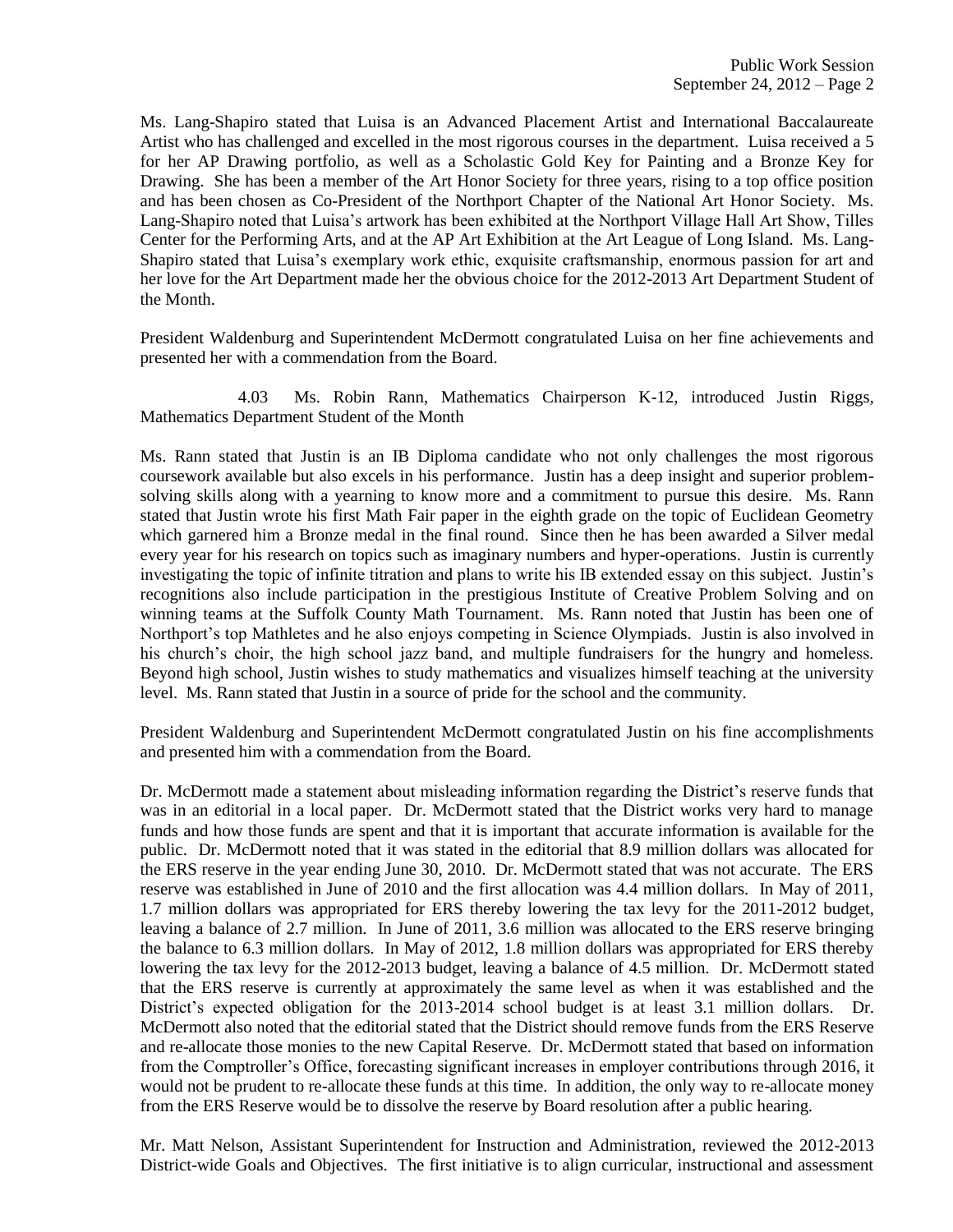efforts across the District to support the New York State Common Core Standards, new State assessments, and the requirements of the Annual Professional Performance Review (APPR), including creation of local assessments and Student Learning Objectives (SLOs). The second initiative is to continue to move forward with the District's differentiated instruction efforts, expanding "tiered assignments" and "anchor activities" district-wide. The third initiative is to continue developing a "Culture of Respect" in all schools, including district-wide training on DASA legislation and the development of DASA teams in all schools.

Ms. Julia Lang-Shapiro, Visual Arts Chairperson K-12, presented the 2012-2013 Art Department Instructional Initiatives. Ms. Lang-Shapiro stated that the 2012-2013 Curriculum Development Goal is to develop Anchor Activities in Art that accommodate students' levels of readiness, interest and learning styles. Student growth will be measured through class critiques, peer evaluations, student-teacher conferencing and portfolio review. Ms. Lang-Shapiro stated that the 2012-2013 Art Department instructional initiative is to create professional development opportunities which focus on enhancing techniques and skills in the fine arts, media arts and technology including Moodle workshops, digital portfolios and mixed media processes. Ms. Lang-Shapiro noted that the Visual Arts program at Northport High School has been recognized at both the state and national levels as a program of excellence.

The Board Trustees thanked Ms. Lang-Shapiro for her informative report.

Dr. Patricia Schmitt, English Chairperson K-12, presented the 2012-2013 English Department Instructional Initiatives. Dr. Schmitt stated that the first departmental initiative is to design, develop and implement units of study that align with the rigorous standards of the Common Core emphasizing college and career readiness. The second initiative is to further develop and enhance differentiation through the implementation of anchor and tiered activities following the principles of backward design. The third initiative is to establish and implement essential learning goals and targets (Student Learning Objectives) and evaluate the validity, reliability, and comparability of pre and post assessments. The fourth initiative is to continue to design and create units of study that encourage tolerance and awareness of social injustice. Dr. Schmitt stated that the 9<sup>th</sup> Grade College Prep will build pathways to college and career readiness by increasing rigor of writing expectations, including lab sections for students that require additional support, implement new units of study developed over the summer that address the rigor of the Common Core Standards, and provide deeper and richer assessment that relies on analytic skills, multiple sources, research, and informational reading and writing.

There was a discussion regarding annual measurable objectives, benchmark pre-assessments, midterm scores, Regents scores, Student Learning Objectives, anchor activities, differentiated instruction, tiered level assignments, and strategies for challenging students.

The Board Trustees thanked Dr. Schmitt for her informative report.

Ms. Robin Rann, Mathematics Chairperson K-12, presented the 2012-2013 Mathematics Department Instructional Initiatives. Ms. Rann reviewed the following initiatives: Design, develop and begin to implement rigorous units of mathematical study and assessment tasks that align with the Common Core standards; use research to assess the current tracked program model and begin discussions about heterogeneous vs. homogeneous groupings within an accelerated model; further develop tiered assignments and anchor activities that give students opportunities to engage in the Common Core Standards for Mathematical Practice and that reinforce the Common Core Instructional Shifts; fully implement Common Core State Standards in Grades 3-6 using Go Math/Think Central resources and in Grades 7-8 using On Core resources; and engage students in collaborative classroom instruction and activities that facilitate constructivist learning, risk-taking and development of  $21<sup>st</sup>$  century skills, while also fostering a community of caring.

There was a discussion regarding Student Learning Objectives, state assessments, pre-assessments, Go Math, online resources, and Common Core Standards.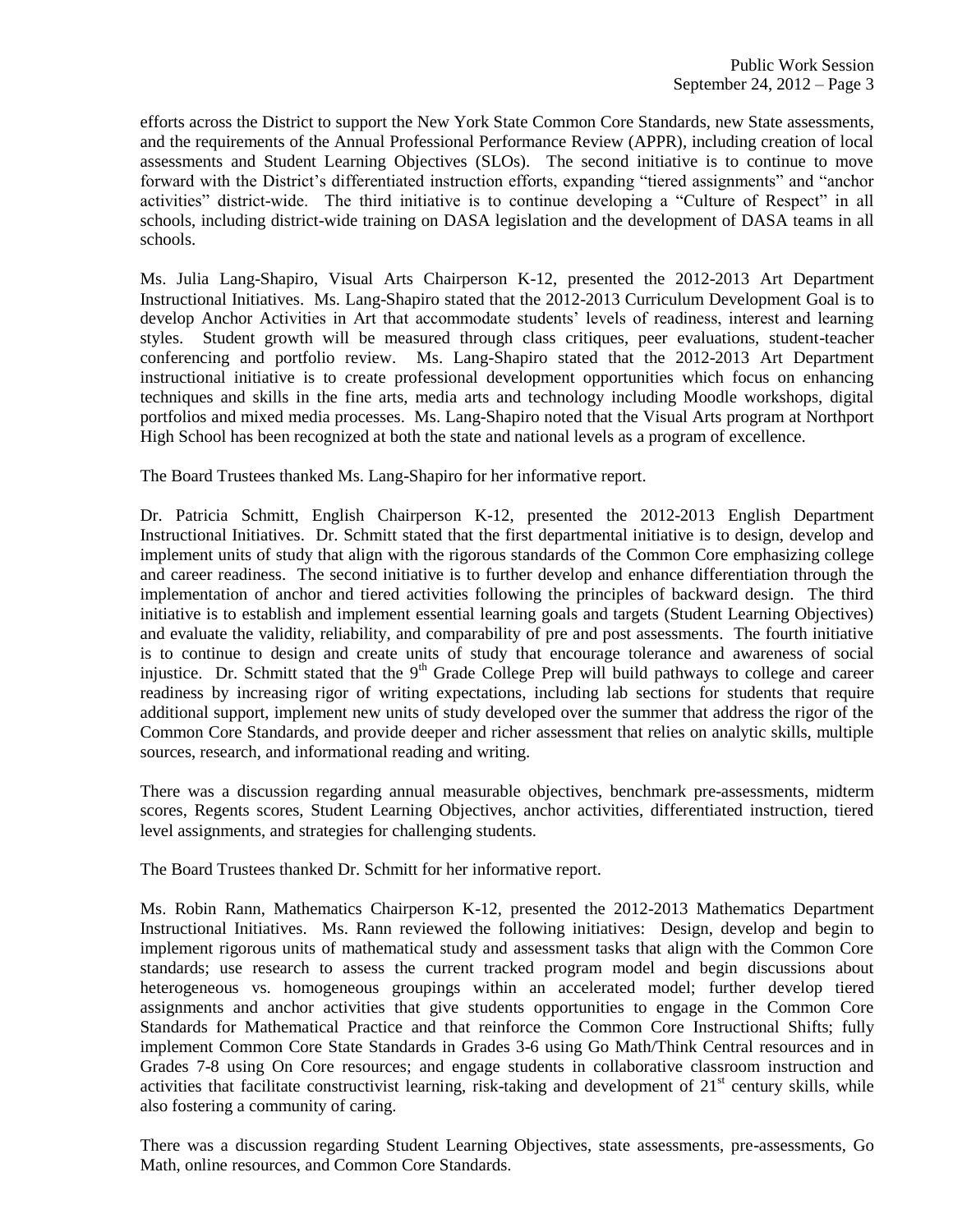The Board Trustees thanked Ms. Rann for her informative report.

President Waldenburg asked for a moment of silence in remembrance of beloved Northport High School Social Studies Teacher David Trachtenburg.

## 5. DISCUSSION OF THE FOLLOWING BOARD POLICIES

5.01 Policy #9511 – Pay Rates for: Continuing Education and Recreation Teachers and Temporary, Substitute and Student Non-Instructional Employees

The Board reviewed the revisions to the policy and recommended that the Department of Human Resources review the current salaries in the policy and recommend appropriate changes if necessary. The Board also recommended that this policy be reviewed by administration on an annual basis.

5.02 Policy #6240 – Investment Policy

The Board reviewed the revisions to the policy and recommended that it be placed on the next business agenda for a first reading.

5.03 Policy #6690 – Audit Committee

The Board reviewed the revisions to the policy and recommended that it be placed on the next business agenda for a first reading.

5.04 Policy #6700 – Purchasing Policy

The Board reviewed the revisions to the policy and recommended that it be placed on the next business agenda for a first reading.

5.05 Policy #2300 – Board of Education Meetings – Types, Agendas, Procedures and **Minutes** 

Vice President Thompson stated that this policy was recommended to be reviewed with regards to the adjournment time. Mrs. Thompson requested that the policy review be withdrawn stating that the Board should be given time to assess the new format of the Board meetings and see how effective the changes are before any policy changes be made.

Trustee Badanes stated that it is great that the Board made changes to the format of the meetings but he is still recommending that the adjournment time be changed.

Trustee Topel recommended that the policy reflect the agenda for the Public Work Sessions and that Communications and Public Participation take place at the beginning of those meetings.

Trustee Binger requested a review of the procedures regarding the Minutes of the Board meetings.

Several Trustees stated that any changes in the policy should be held off until the Board has time to assess the effectiveness of the changes.

Vice President Thompson recommended that the policy be reviewed by the Policy Committee at its next meeting in November and then be brought to a future Work Session for the Board's review.

5.06 Policy #5405 – Wellness Policy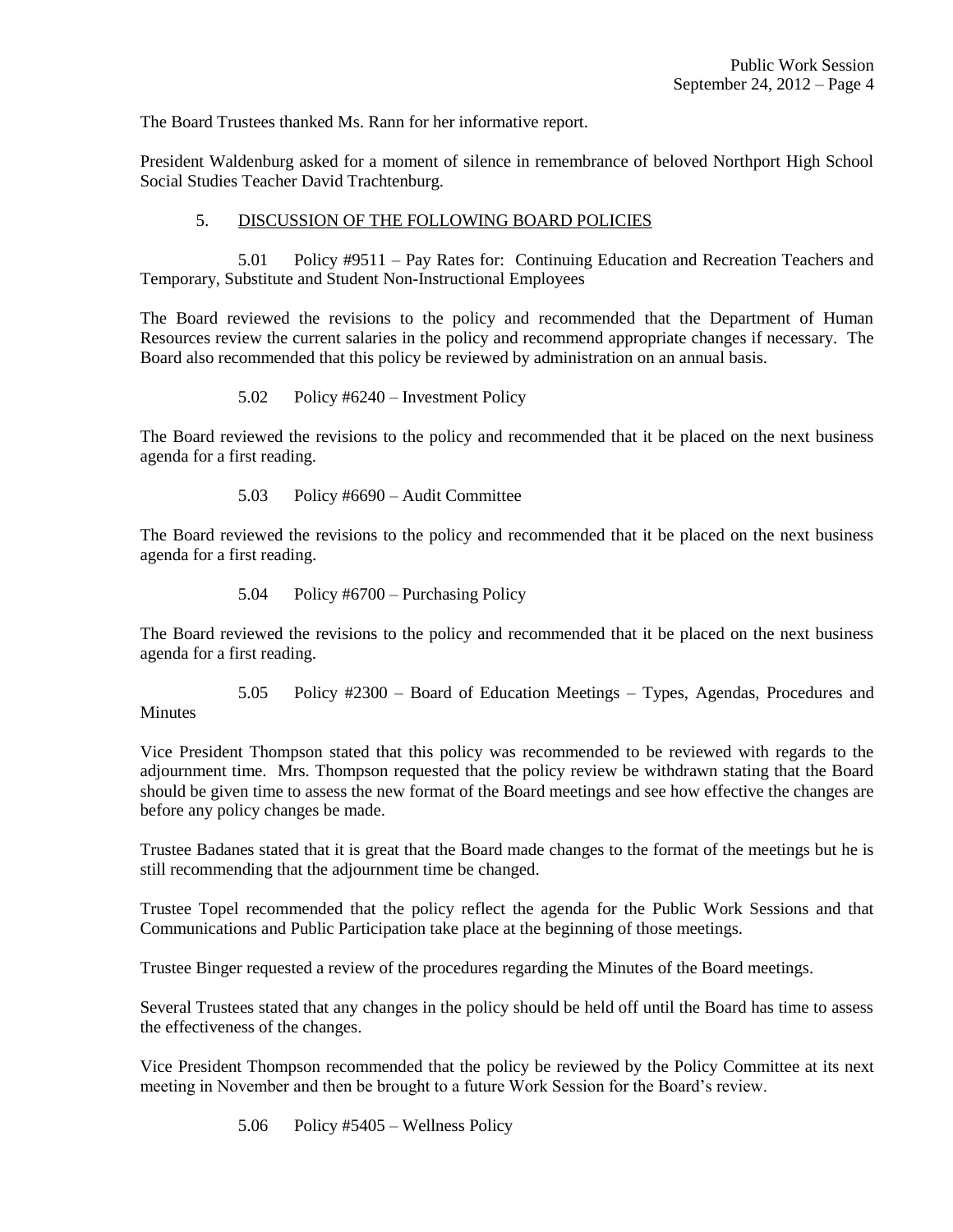Trustee Maloney stated that he asked that this policy be reviewed by the Board because of concerns from parents regarding bringing food into the classrooms for celebrations.

Vice President Thompson suggested that the Board consider tabling the discussion of this policy and the Student Health Services Policy. Mrs. Thompson stated that the administration will be looking at these two policies to make sure that they don't conflict with each other and will bring recommended revisions to the Policy Committee for their meeting in November. Mrs. Thompson requested that Board trustees submit suggested changes to the policy as well.

5.07 New Policy – Student Health Services

In response to questions regarding parental concerns about bringing food into the classrooms for celebrations, Dr. Marylou McDermott stated that it was a procedural change at the elementary levels due to increasing concerns about food allergies.

### 6. COMMUNICATIONS

There were no communications to the Board

## 7. PUBLIC PARTICIPATION

Name Comment

Julia Binger Stated that Speak Up Long Island, an organization against drug abuse, will Board Trustee be holding an event in Huntington on Friday, September 28<sup>th</sup> from 7:00 p.m. to 10:00 p.m. at St. Patrick's Church. Ms. Binger stated that there has been a 52% increase in prescription drug and heroine related deaths. Ms. Binger stated that there will be personal stories of substance use and loss and a Candlelight Vigil March will take place from St. Patrick's Church to Huntington Town Hall to commemorate those who have lost their lives. Mr. & Mrs. Ralph Ranieri Requested the Board restore the previously assigned bus stop at 150

Parents Waterview Street West. Mr. and Mr. Ranieri stated that the stop has been an assigned bust stop for their four children for many years, a field study was done by the former transportation supervisor who determined that the corner of Hewitt & Waterview St. West was unsafe due to the extreme sharp angle turn and many blind spots, and their two daughters are the only children who ride the bus and live on Waterview St. West.

There was a discussion regarding the procedure involved in evaluate routes and selecting where stops will be and the study performed by the former transportation supervisor.

Ms. Patricia McGrane, Transportation Supervisor, stated that the stop in question was looked at and it was determined by the safety committee that the stop was safe. Ms. McGrane noted that there are other students registered for that stop.

Motion was made by Trustee Sabia, seconded by Trustee Topel, to reinstate the bus stop at their house until the previous safety study is found and direct Transportation Supervisor McGrane investigate the stop again.

There was additional discussion regarding the safety study, a safety investigation of the stop, and the safety committee.

Motion was made by Trustee Thompson, seconded by Trustee Topel, to call the question.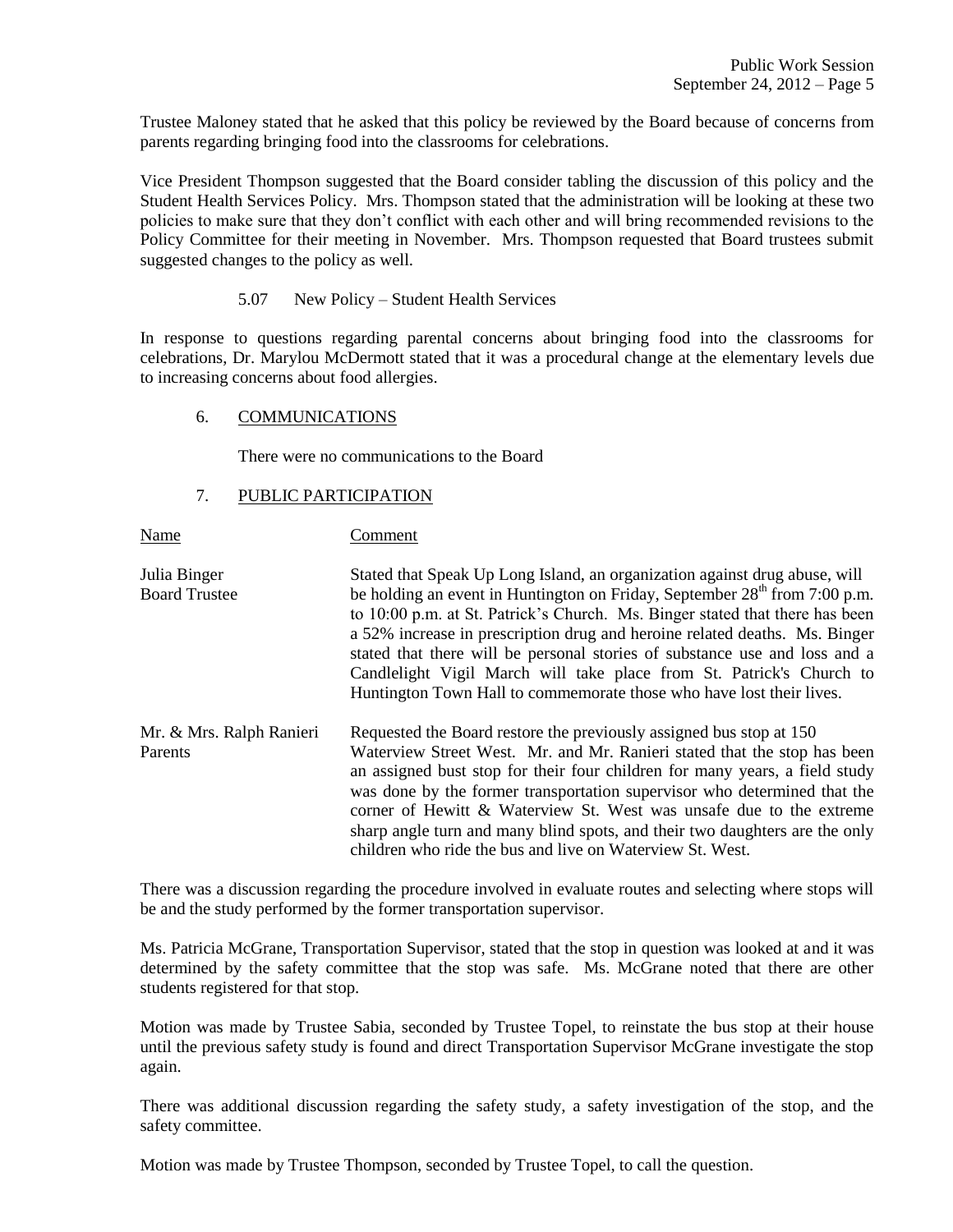Vote on Trustee Thompson's motion was as follows:

YES: Mr. Maloney, Mrs. McCue, Mr. Sabia, Mrs. Thompson, Mrs. Topel, Mr. Waldenburg NO: Mr. Badanes, Ms. Binger, Mr. Rapiejko

Motion passed.

Vote on Trustee Sabia's motion to reinstate the bus stop at their house until the previous safety study is found and direct Transportation Supervisor McGrane investigate the stop again was as follows:

YES: Mr. Maloney, Mr. Sabia, Mrs. Topel NO: Ms. Binger, Mr. Rapiejko, Mrs. Thompson, Mr. Waldenburg ABSTAIN: Mr. Badanes, Mrs. McCue

Motion failed.

Dr. McDermott stated that the transportation department will look for the report by the former transportation supervisor and provide it to the Board on Friday. In addition, Ms. McGrane will check the stop.

Rachel Friedman Stated that she was not happy with the timing of the Connect-Ed call regarding the Parent vote which was placed on Sunday, September  $16<sup>th</sup>$  at approximately 6:30 p.m. Mrs. Friedman stated that this was the beginning of Rosh Hashanah and that many families were celebrating the holiday with family members. Mrs. Friedman stated that the call should have been placed during the day on Sunday or Tuesday evening.

Superintendent McDermott stated that, out of respect for the Jewish community, she consulted with Rabbi Silverman to make sure the timing of the phone call was appropriate. Dr. McDermott stated that Rabbi Silverman advised her that it would be better to place the call on Sunday before sundown. Dr. McDermott apologized for the timing of the call and said that it was not done without consultation with Rabbi Silverman.

At 10:39 p.m., motion was made by Trustee Thompson, seconded by Trustee Sabia, to extend the meeting.

Unanimously carried.

| Nina Dorata | Stated that the Audit Committee policy has omissions that are indicated in the law.  |
|-------------|--------------------------------------------------------------------------------------|
| Resident    | Dr. Dorata stated that the Audit Committee must review every corrective action plan  |
|             | developed by the District, must review the audits by the State Comptroller's Office, |
|             | and with respect to the composition of the audit committee that it is advisable the  |
|             | committee have accounting and auditing expertise. Dr. Dorata stated that these are   |
|             | found in Education Law 2116c.                                                        |
|             |                                                                                      |

Rachel Friedman Stated that she had concerns about the change in procedure of bringing food into Parent the classrooms for birthday celebrations. Mrs. Friedman stated that she felt the District went from one extreme to another and that there should be a compromise.

Dr. McDermott stated that the procedures were changed to have every parent decide for his or her own child, letting each child bring in their own food and not have food provided by one parent. The idea of the birthday is to honor the child's day. Dr. McDermott stated that all six elementary principals met and agreed on this.

Antoinette Blanck Stated that the food procedure has been a hot topic even among teachers. Ms. UTN President Blanck stated that in fairness and equity the teachers need to be involved in these